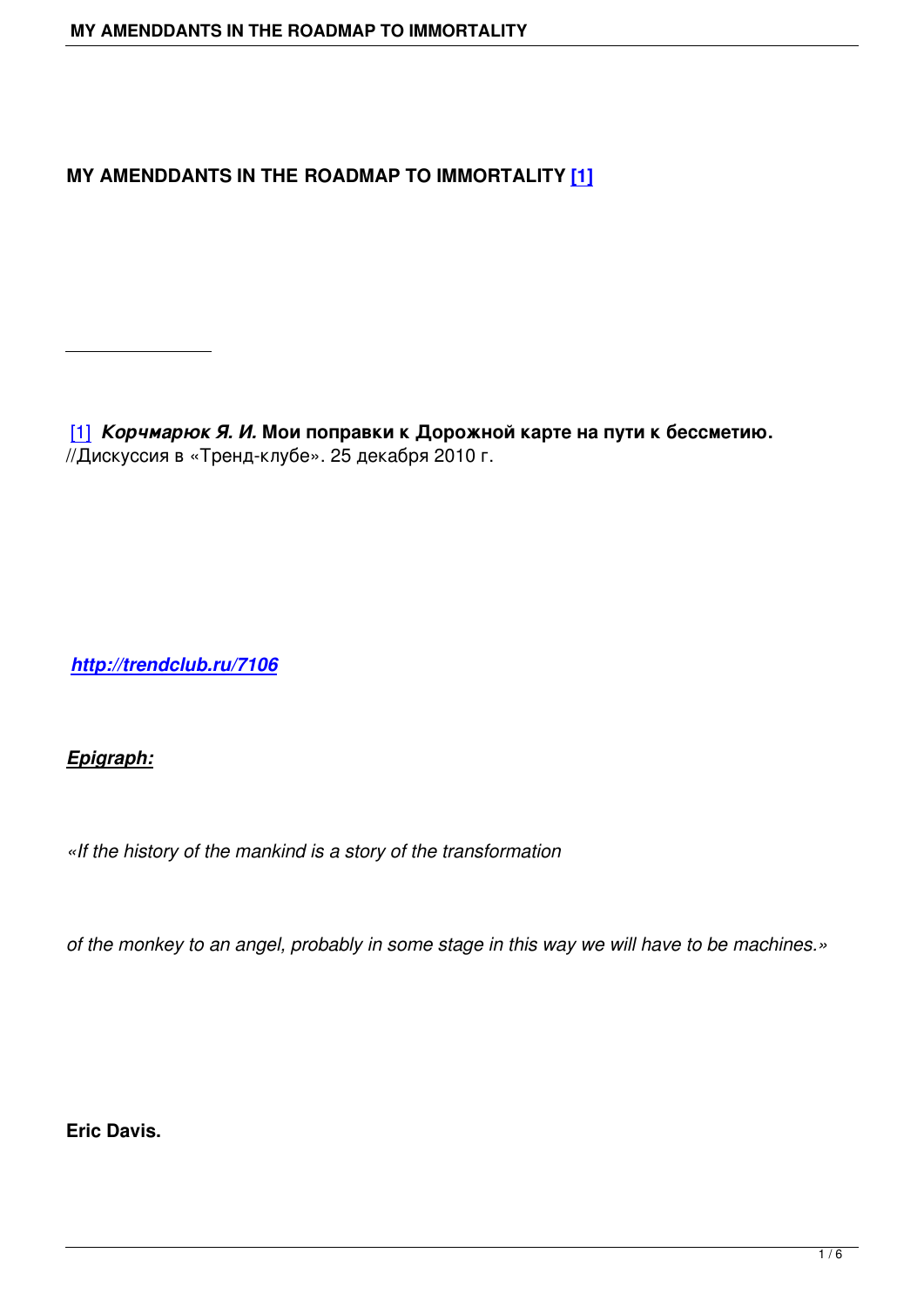Quote from the source [1] :

#### **«I am happy to welco[me](#_ftn1) you in «Technical Immortality» intellectual club!**

#### **Figure 1. RTM «***Techical Immortality»* **club logo.**

Here we will try to find the answer to the question that bothers us so long. We, seekers of immortality, are trying to achieve our purpose through selection, learning and mastering technology that we believe will open the doors to infinity. We want to become immortal here and now, not sometime in the illusory afterlife. We want it for ourselves and for the people who are dear to us. We will pray, we will require and take everything we can get, because we are the only ones who understand that there is nothing to lose!

Moreover end, we have a sample **map** that will help us get to your destination in the shortest time. Raise topics, comment, analyze! **We welcome anyone who:** has been active and constructive, has knowledge in areas such as neurophysiology, brain chemistry, histology, quantum mechanics, physics and mathematics. *Note: FAQ*

*— this will save your time »*

With one mouse click on the hyperlink «**Map»** you can move quickly to the subject matter of this article. But first – another quote  $[2]$ .

«Our goal is to get the technology to achieve physical immortality. It is desira[ble](#_ftn2) that this be done as quickly as possible. The occurrence of any advanced technology is accompanied by the adoption of technologies that preceded it. For instance, modern laser reader would be unthinkable without electronics, plastics chemistry, physics of lasers, etc. What is needed for the technology of immortality? I tried the utmost to separate the wheat from the chaff and to mark the basics, placing them on the scale of time. What I forgot or I have left? Your suggestions.»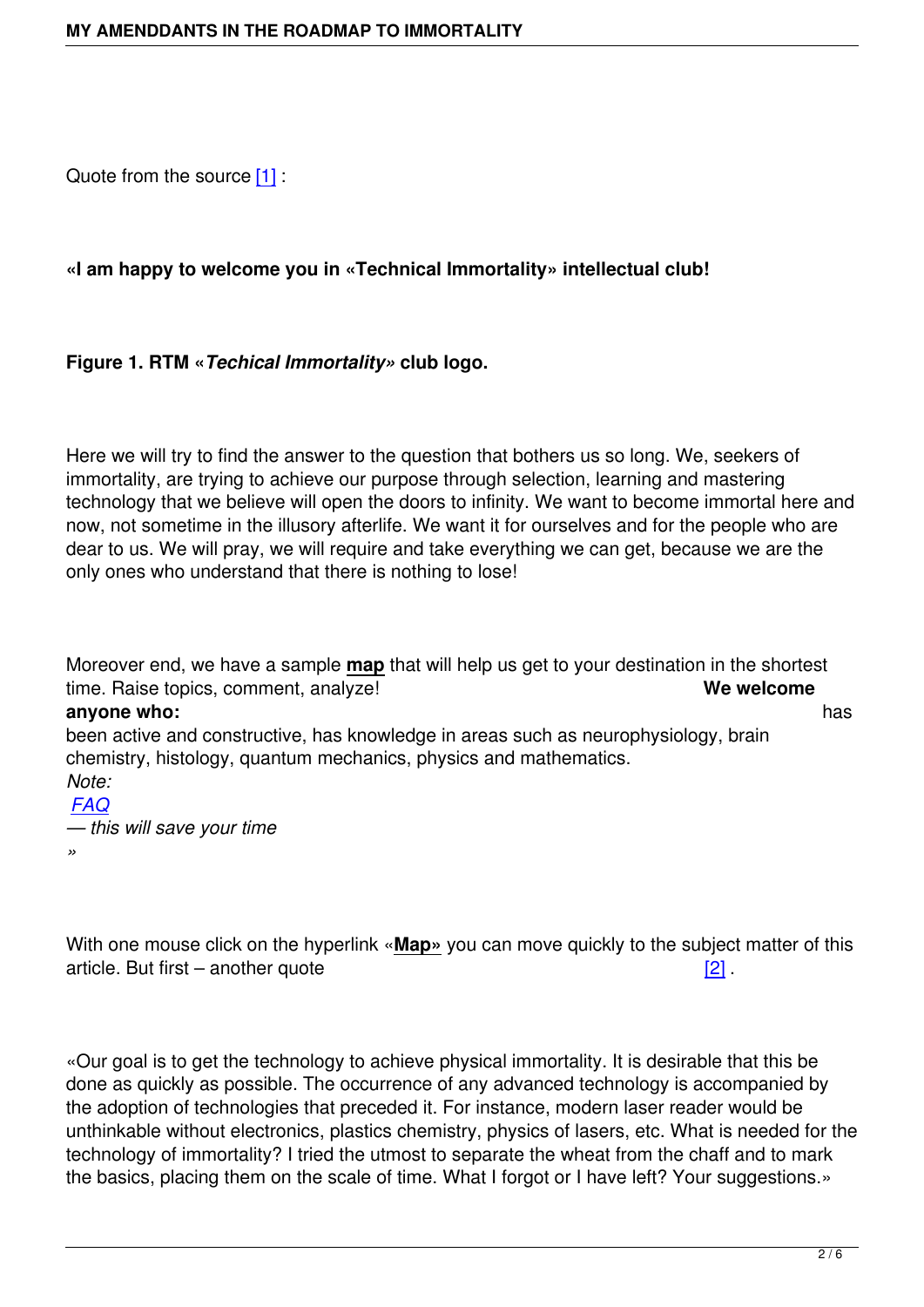Very nice and polite! Of course we have «suggestions». And we offer you to become familiar with them. Our «suggestions» will refer to the scheme of  $[3]$  «the roadmap», or «the technology tree» (Note: **Fig. 2**), so kindly present by the gentlemen from the «TI-club» to «move» on.

# **Figure 2.** *Technology tree for the achive of immortality (RTM project).*

Which suits us in all this? The scheme looks beautiful, colorful, joyful; the goal is super noble immortality of the post-humans; the methods are very modern, the work of НТР?!

Here's what!

Pay attention to the small dark hexagons marked in the legend with indications of authors as «closed».

**First,** it's just... **not true!** I would not dare to take responsibility «for the entire world», but for the part « **Upload»,** I can say quite definitely [4] : in today's (2010 г.) Earth Science, Engineering and Technology is already available everything you need to create a "settleretics' machine "and for bringing it to the level of laboratory specimen! It is necessary «only» to carry out «system integration» - a kind of put together a [str](#_ftn4)ucture similar to those of the cubes «Lego», or otherwise, of the individual «elements» to create «the system». Only needed one more little detail – «to know how to do it». We need a drawing (scheme, structure, order and so on synonyms), to «assamble». So where is the problem: the gallant gentlemen of this elite club only give the appearance that «know how», but do not want to listen to those who «really know how». Explain why become acidic when they offered to pay for decent work on creating this «know how».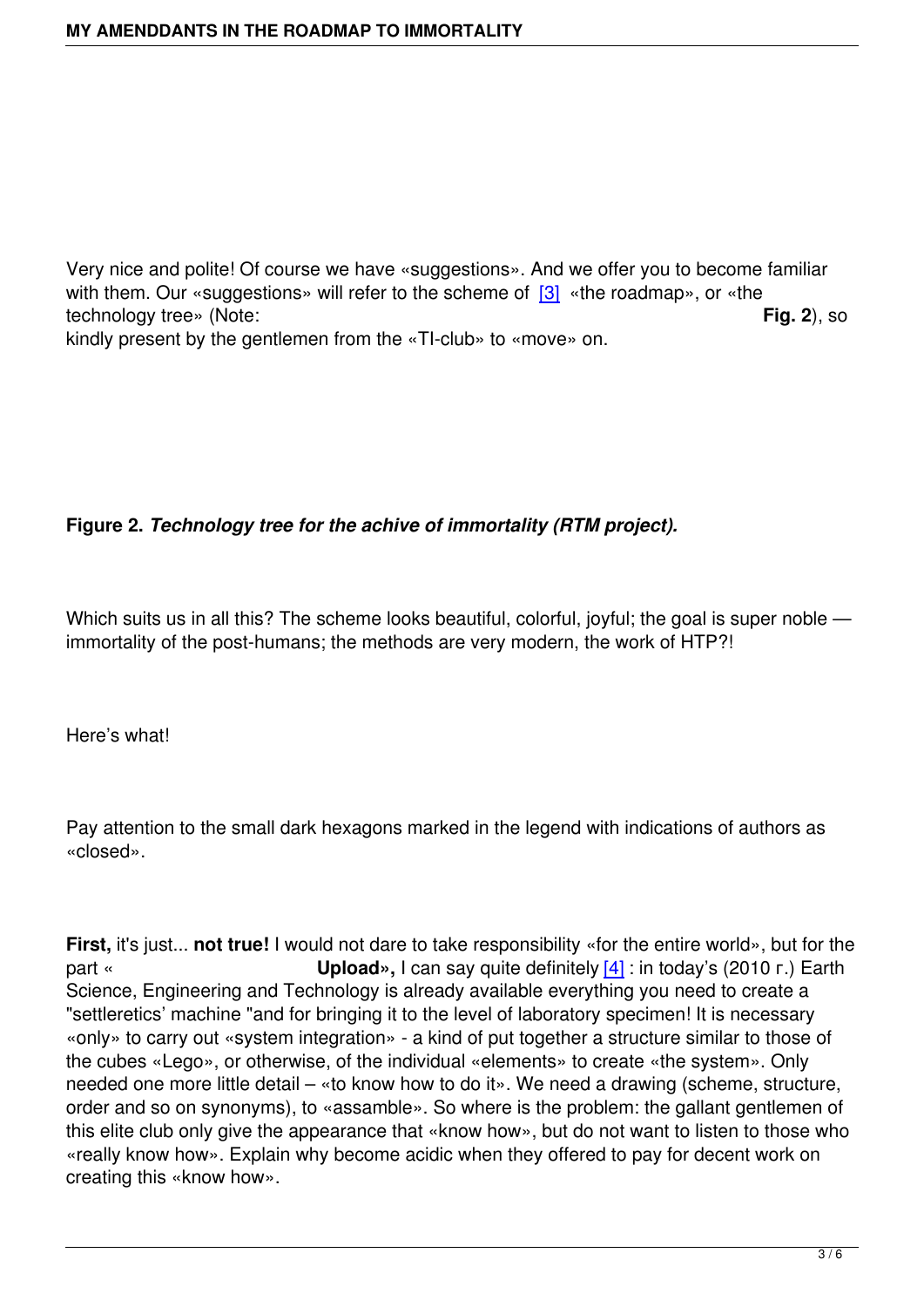**Second,** the scheme itself, which was drawn by them **is not right, is not correct.** Arrow that goes from the triangle «robot/cyborg», evolving alone can only go down to the hexagon called «Pseudo immortality». Because evolved «to the level Terminator» «smart machines» will not want to share immortality with us. On the other hand people walking down this road, but pass clueless the «Upload» hexagon, will get only «immortal powerful body», but will remain with the old, death and low-powered brain «higher primate – human». Likewise for the «Sensor suit» hexagon. This suit did not even belong here — it is very minor for the map of this scale, but what can we do, it is a favorite destination of one of the gentlemen, members of this club. Let him live, this one is on us...

Still, how should «**right and correct»** i. e. «**truthfully»** be drawn this «roadmap»?

Note: **my version** on **Figure 3**.

**Figure 3.** *Technology tree for the achive of immortality (according to Yan I. Korchmaryuk — creator of science settleretics).*

What is special here? I have neither the time nor the desire to paint beautiful pictures with colored arrows. The important thing is the basic principle — the concept: **all** roads to «**The Immortal Post-human**

**»** goes only **through**

« **Uploading or Settleretics**

**»** .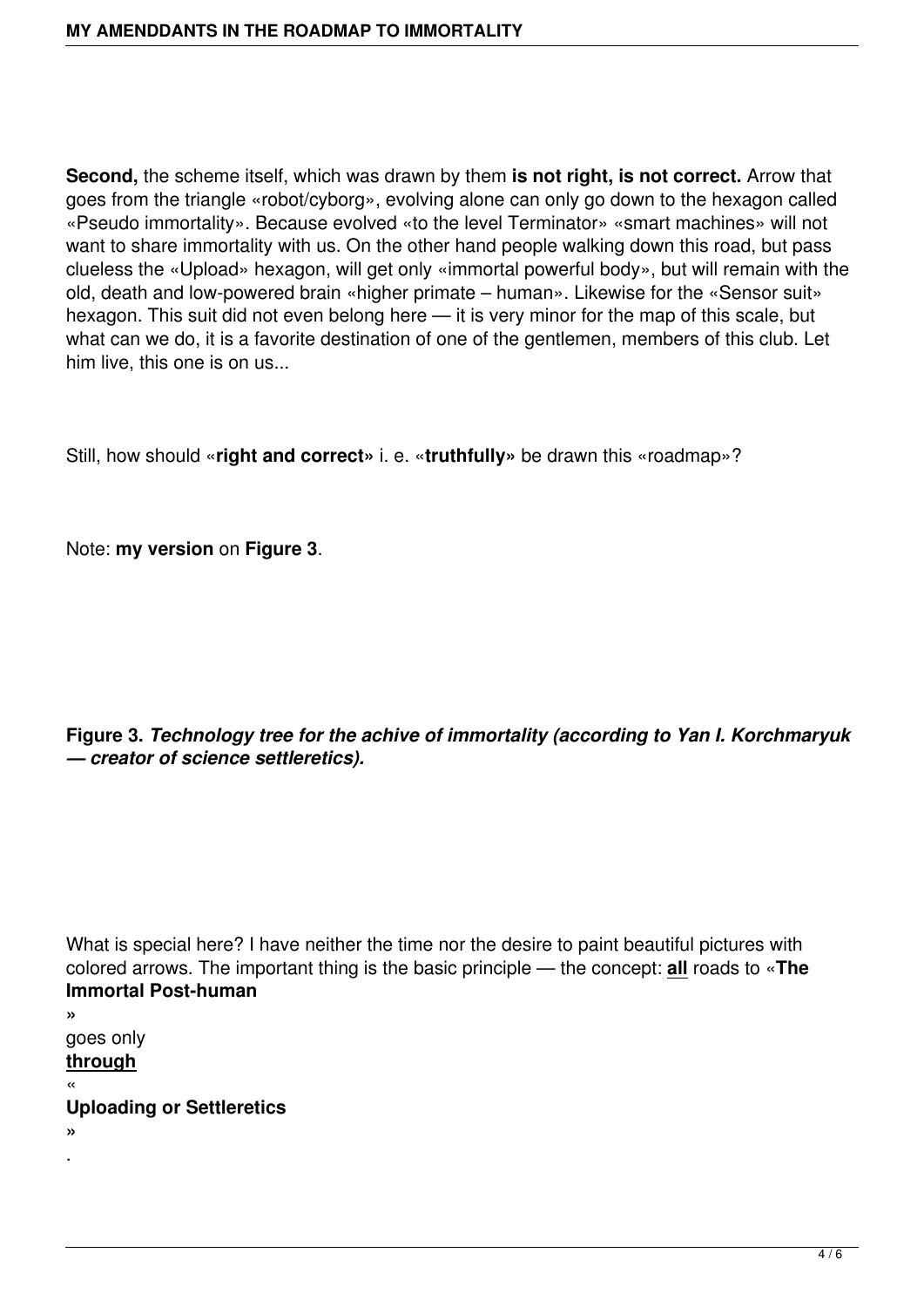Similarly I do not want to bother with «the time scale» below, under the scheme. I will only note that the authors have reinsurance themselves and «they are tied firmly their pants». Pseudo immortality based on biotechnology is a matter of the recent **decade.** For «the uploading» will have to wait until 2020 – 2030, while foa «the post-human» – until about 2050. (Of course, if we proceed from the fact that today's pace of technological progress will remain the same). Therefore, paraphrasing Nietzsche and Davis, that in the 21st century, which is only a moment of eternity and of human evolution: «

**The monkey died. Angel was born**

**».**

Merry Christmas! ;)

*Volgograd, Russia. 26 December 2010*

[1] Note: *https://groups.google.com/group/Techno\_Immortality?hl=en .*

[\[2\]](#_ftnref1) Note: *[https://groups.google.com/group/techno\\_immortality/web/%D](https://groups.google.com/group/Techno_Immortality?hl=en.)0%B4%D0%B5% D1%80%D0%B5%D0%B2%D0%BE%20%D1%82%D0%B5%D1%85%D0%BD%D0%BE%D 0%BB%D0%BE%D0%B3%D0%B8%D0%B9%20%D0%B4%D0%BB%D1%8F%20%D0%B4 [%D](#_ftnref2)0%B[E%D1%81%D1%82%D0%B8%D0%B6%D0%B5%D0%BD%D0%B8%D1%8F%20%](https://groups.google.com/group/techno_immortality/web/дерево%20технологий%20для%20достижения%20бессмертия?hl=en) [D0%B1%D0%B5%D1%81%D1%81%D0%BC%D0%B5%D1%80%D1%82%D0%B8%D1%8F](https://groups.google.com/group/techno_immortality/web/дерево%20технологий%20для%20достижения%20бессмертия?hl=en) [?hl=en](https://groups.google.com/group/techno_immortality/web/дерево%20технологий%20для%20достижения%20бессмертия?hl=en) .*